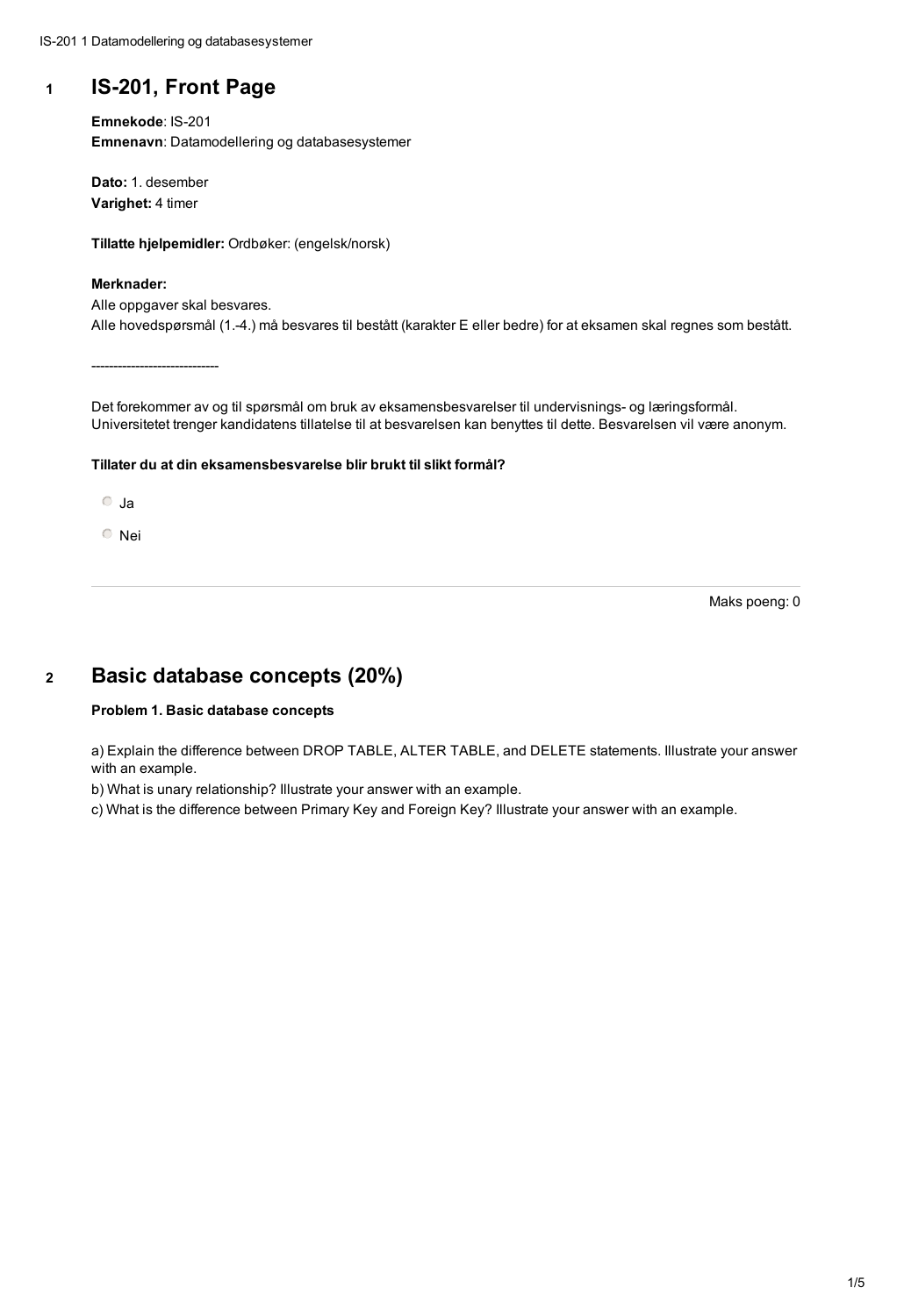|  | Format $\mathbf{v}$   B $I$ U $\mathbf{x}_z$ $\mathbf{x}^z$   $\mathcal{I}_x$   $\odot$   $\odot$   $\mathbf{w}$ $\mathbf{w}$   $\odot$ $\mathbf{w}$   $\odot$ $\mathbf{w}$   $\odot$   $\odot$   $\odot$   $\odot$   $\odot$   $\odot$   $\odot$   $\odot$   $\odot$   $\odot$   $\odot$   $\odot$ |          |
|--|-----------------------------------------------------------------------------------------------------------------------------------------------------------------------------------------------------------------------------------------------------------------------------------------------------|----------|
|  |                                                                                                                                                                                                                                                                                                     |          |
|  |                                                                                                                                                                                                                                                                                                     |          |
|  |                                                                                                                                                                                                                                                                                                     |          |
|  |                                                                                                                                                                                                                                                                                                     |          |
|  |                                                                                                                                                                                                                                                                                                     |          |
|  |                                                                                                                                                                                                                                                                                                     |          |
|  |                                                                                                                                                                                                                                                                                                     |          |
|  |                                                                                                                                                                                                                                                                                                     |          |
|  |                                                                                                                                                                                                                                                                                                     |          |
|  |                                                                                                                                                                                                                                                                                                     |          |
|  |                                                                                                                                                                                                                                                                                                     | Words: 0 |

Maks poeng: 10

# **<sup>3</sup> E-R modeling (20%)**

### **Problem 2. E-R modeling**

Read the task carefully. Then draw an E-R diagram for the case study.

Virtual campus (VC) is a social media firm that specializes in creating virtual meeting places for students, faculty, staff, and others associated with different college campuses.VC was started as a student project in a database class at Cyber University, and online polytechnic college, with headquarters in a research part in Dayton, Ohio. The following pars of this exercise relate to different phases in the development of the database VC now provides to client institutions to support a threaded discussion application. Your assignment is to draw an E-R diagram to represent the initial phase of the development, described by the following:

- a. A client may maintain several social media sites (e.g., for intercollegiate sports, academics, local food and beverage outlets, or a specific student organization). Each site has attributes of Site Identifier, Site Name, Site Purpose, Site Administrator, and Site Creation Date.
- b. Any person may become a participant in any public site. Persons need to register with the client's social media presence to participate in any site, and when they do the person is assigned a Person Identifier; the person provides his or her Nickname and Status(e.g. student, faculty, staff, or friend, or possibly several such values); the Date Joined the site is automatically generated. A person may also include other information, which is available to other persons on the site; this information includes Name, Twitter Handel, Facebook Page Link, and SMS Contact Number. Anyone may register (no official association with the client is necessary).
- c. An account created each time a person registers to use a particular site. An account is described by an Account ID, User Name, Password, Date Created, Date Terminated, and Date/Time the person most recently used that account.
- d. Using an account, a person creates a posting, or message, for others to read. A posting has a Posting Date/Time and Content. The person posting the message may also add a Date when the posting should be made invisible to other users.
- e. A person is permitted to have multiple accounts, each of which is for only one site.
- f. A person, over time, may create multiple postings from an account.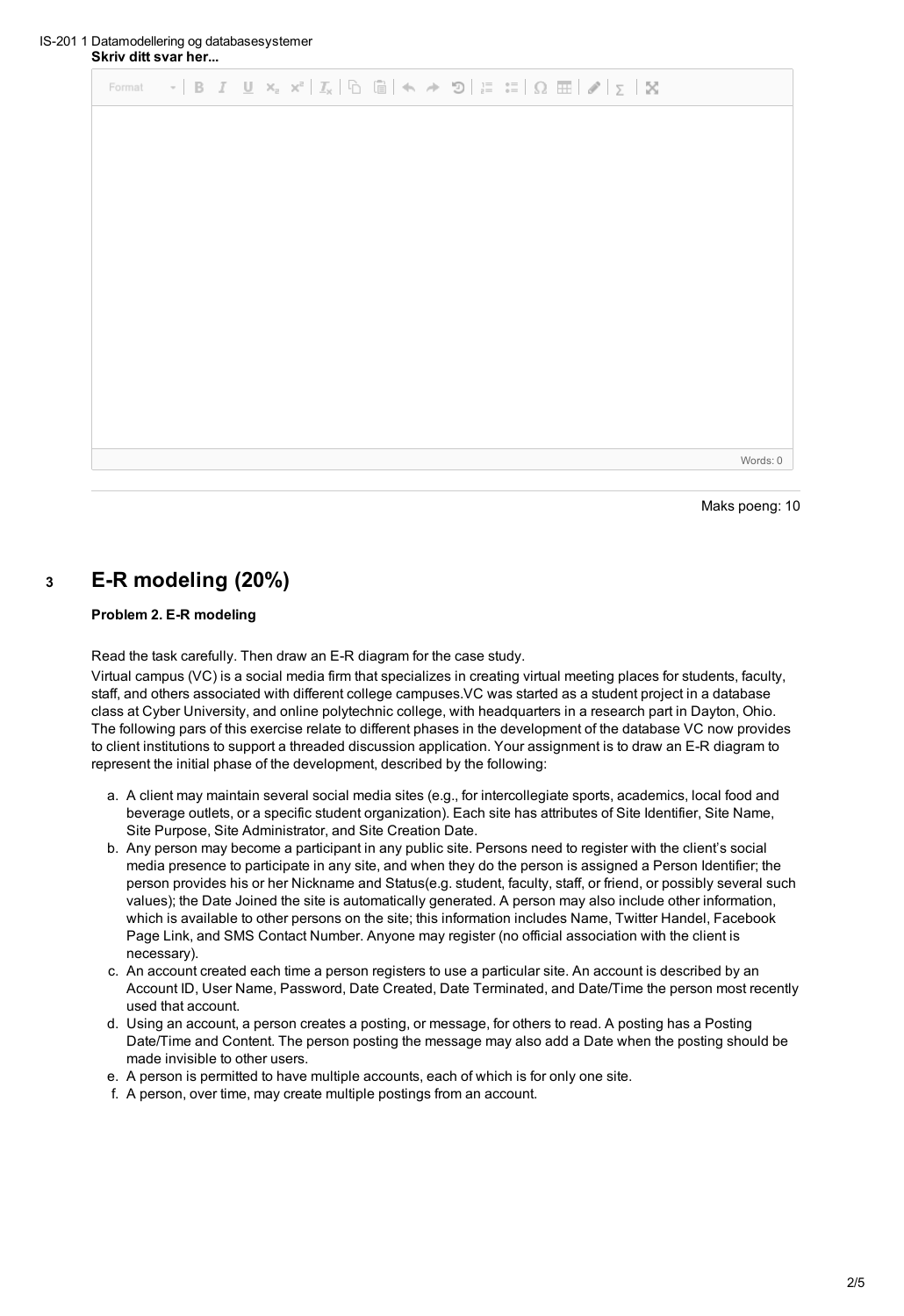|  |  | Format $\mathbf{v}$   B $I$ U $\mathbf{x}_z$ $\mathbf{x}^z$   $\mathcal{I}_x$   $\odot$   $\odot$   $\mathbf{w}$ + $\mathbf{v}$   $\odot$   $\frac{1}{z}$ = $\frac{1}{z}$   $\Omega$   $\mathbf{E}$   $\mathbf{w}$   $\mathbf{x}_z$ |          |
|--|--|-------------------------------------------------------------------------------------------------------------------------------------------------------------------------------------------------------------------------------------|----------|
|  |  |                                                                                                                                                                                                                                     |          |
|  |  |                                                                                                                                                                                                                                     |          |
|  |  |                                                                                                                                                                                                                                     |          |
|  |  |                                                                                                                                                                                                                                     |          |
|  |  |                                                                                                                                                                                                                                     |          |
|  |  |                                                                                                                                                                                                                                     |          |
|  |  |                                                                                                                                                                                                                                     |          |
|  |  |                                                                                                                                                                                                                                     |          |
|  |  |                                                                                                                                                                                                                                     |          |
|  |  |                                                                                                                                                                                                                                     |          |
|  |  |                                                                                                                                                                                                                                     | Words: 0 |

Maks poeng: 10

## **<sup>4</sup> Normalization 20%**

### **Problem 3. Normalization**

A pet store currently uses a legacy flat file system to store all of its information. The owner of the store, Peter Corona, wants to implement a Web-enable database application. This would enable branch stores to enter data regarding inventory levels, ordering, and so on. Presently, the data for inventory and sales tracking are stored in one file that has the following format:

----------------------------------------------------------------

StoreName, PetName, Pet Description, Price, Cost, SupplierName, ShippingTime, QuantityOnHand, DateOfLastDelivery, DateOfLastPurchase,

DeliveryDate1, DeliveryDate2, DeliveryDate3, DeliveryDate4, PurchaseDate1, PurchaseDate2, PurchaseDate3, PurchaseDate4, LastCustomerName, CustomerName1, CustomerName2, CustomerName3, CustomerName4

-----------------------------------------------------------------

Assume that you want to track all purchase and inventory data, such as who bought the fish, the date that it was purchased, the date that it was delivered, and so on. The present file format allows only the tracking of the last purchase and delivery as well as four prior purchases and deliveries. You can assume that a type of fish is supplied by one supplier.

a. Show all functional dependencies.

- b. What normal form is this table in?
- c. Design a normalized model (RM) for these data. Show that it is in 3NF.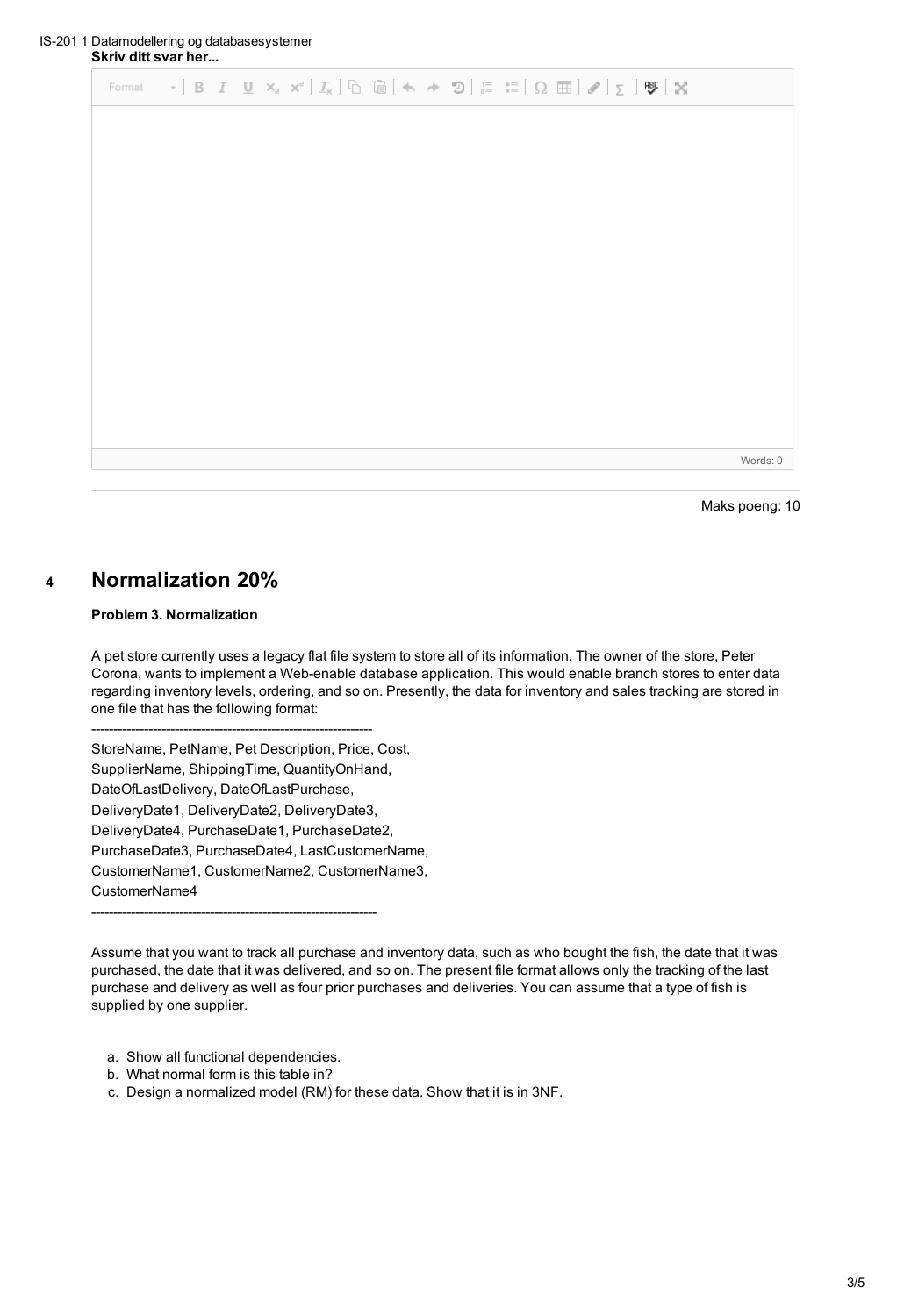|  |  | Format $\mathbf{v}$   B $I$ U $\mathbf{x}_z$ $\mathbf{x}^z$   $\mathcal{I}_x$   $\odot$   $\odot$   $\mathbf{x}$ $\rightarrow$ $\mathbf{v}$   $\mathbf{x}_z^z$   $\odot$   $\mathbf{x}_z^z$   $\odot$   $\mathbf{x}_z^z$   $\odot$   $\mathbf{x}_z^z$   $\odot$   $\mathbf{x}_z^z$   $\odot$   $\mathbf{x}_z^z$   $\odot$ |          |
|--|--|---------------------------------------------------------------------------------------------------------------------------------------------------------------------------------------------------------------------------------------------------------------------------------------------------------------------------|----------|
|  |  |                                                                                                                                                                                                                                                                                                                           |          |
|  |  |                                                                                                                                                                                                                                                                                                                           |          |
|  |  |                                                                                                                                                                                                                                                                                                                           |          |
|  |  |                                                                                                                                                                                                                                                                                                                           |          |
|  |  |                                                                                                                                                                                                                                                                                                                           |          |
|  |  |                                                                                                                                                                                                                                                                                                                           |          |
|  |  |                                                                                                                                                                                                                                                                                                                           |          |
|  |  |                                                                                                                                                                                                                                                                                                                           |          |
|  |  |                                                                                                                                                                                                                                                                                                                           |          |
|  |  |                                                                                                                                                                                                                                                                                                                           |          |
|  |  |                                                                                                                                                                                                                                                                                                                           | Words: 0 |

Maks poeng: 10

## **<sup>5</sup> Construction (40%)**

## **Problem 4. Read the following Relational Model (RM).**

STUDENT(StudentID, StudentName); QUALIFIED(FacultyID, CourseID, DateQualified); FACULTY(FacultyID, FacultyName); SECTION(SectionNo, Semester, CourseID); COURSE(CourseID, CourseName); REGISTRATION(StudentID, SectionNo);

## **Exercise:**

- a. Write SQL queries to create all the tables listed in the RM.
- b. Write SQL queries to insert three values in each table.
- c. Create a VIEW to see FacultyName, StudentName, CourseName and DateQualified. Use INNER JOIN to link tables.
- d. List all students enrolled in course in 2016 (hint. Use DateQualified) in alphabetical order by StudentName.
- e. Delete a student record who's StudentID='X'. (Assume any studentID that have been inserted in step 'b').